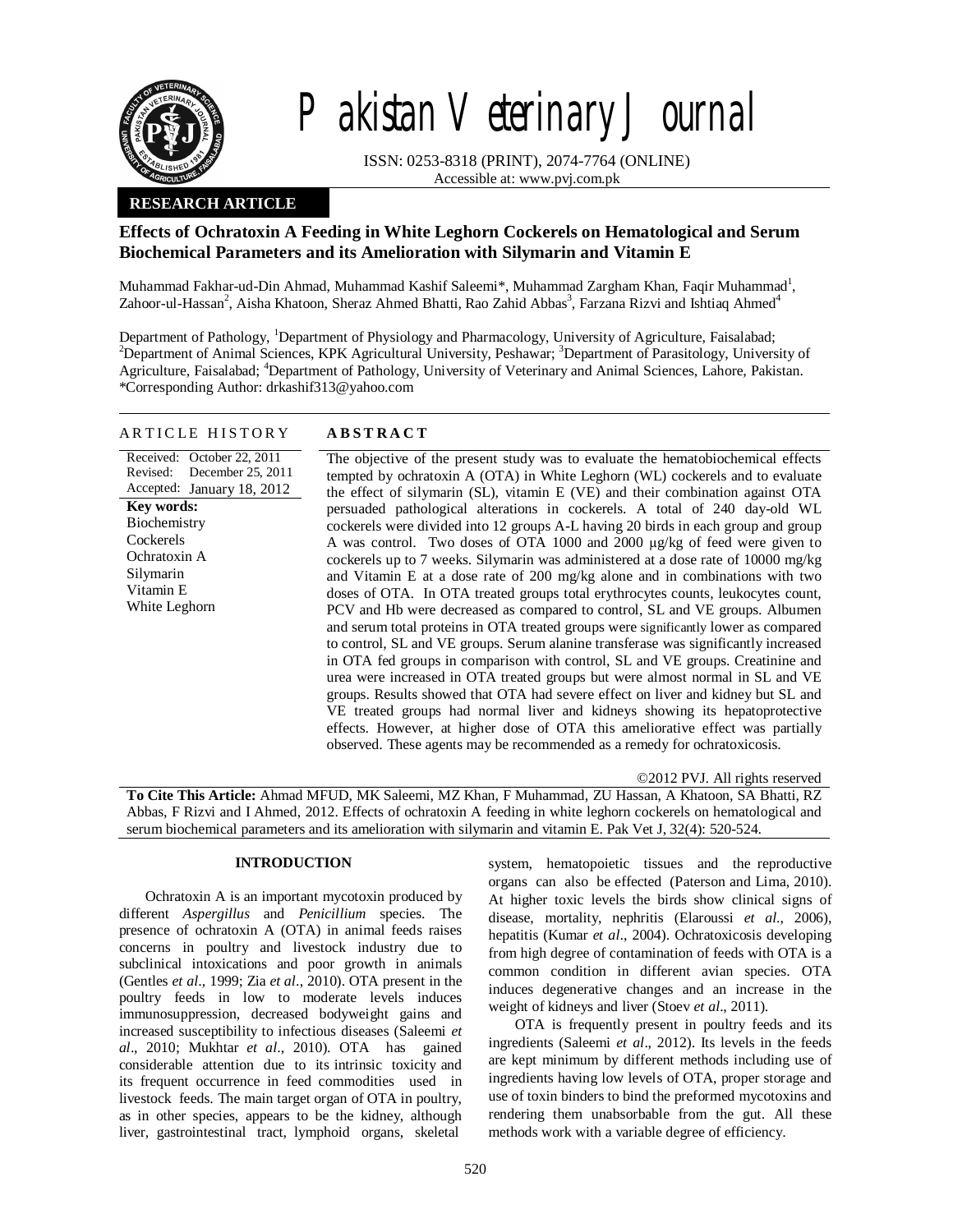Ochratoxin A not only induces disease in chicken but also it may accumulate in the eggs and meat of the poultry and thus enters in human food chain. Therefore, all the efforts should be made to protect the commercial poultry birds from the toxic effects of ochratoxin. Another important strategy in case of clinical ochratoxicosis is to reduce the damage and losses by alleviating the deleterious effects of OTA by different hepato-protective and renal protective substances. At present different chemical substances and plant extracts are being used globally to treat the liver, kidney damage and immunosuppression caused by a variety of toxicants. Currently many hepatoprotective substances are being used to prevent liver damage due to these mycotoxins. Among these natural substances, silymarin is an important antitoxin compound. Silymarin, an extract from seeds and fruits of *Silybum marianum,* is one of the most important natural hepato-renal protective substances containing a mixture of flavonoids isomers such as silibinin, isosilibinin, silidianin and silichristin (He *et al*., 2004). This plant is naturally present in northern areas of Pakistan including Kashmir. It is locally used by people as hepatoprotective substance in its crude form. In present study, purified SL in powdered form obtained from China was used. There is scanty information available on use of SL in poultry and livestock as antagonistic substance of mycotoxins. Therefore current study was planned to explicate the effects of SL in the cockerels to improve their health status in the presence of OTA in feed. However, no report is available about health improving effects of SL in cockerels in terms of their increased vigor to counter the injurious effects of OTA.

Vitamin E is an essential vitamin possessing an antioxidant activity. Vitamin E given at higher than recommended doses increase the number of antibody producing cells and raises antibody titers in chickens and mice (Hossain *et al.,* 1998). Both VE and SL have an antioxidant effects and when given together may enhance the immunoprotective and immunostimulatory properties of each other (Horvath *et al.,* 2001). Keeping in view the OTA induced pathological changes and hepatoprotective effects of SL and VE in different species, the present project was designed to study OTA induced hematobiochemical alterations in WL cockerels and protection provided by SL and VE.

#### **MATERIALS AND METHODS**

**Birds feed and housing:** A total of 240, day-old, WL cockerels free from any clinical ailment were procured from a local hatchery and kept on rice husk litter material under standard housing and management conditions. Birds were fed on corn soybean based feed having 22 % total protein and provided feed and water *ad libitum*.

**Experimental design:** After two days of acclimatization, these birds were divided into 12 groups from A to L having 20 birds in each group. The detailed layout of experiment is presented in Table 1. Duration of the experiment was 7 weeks. Ten birds from each group were sacrificed at 21 days of age and remaining birds at the end of experiment. Blood was collected with and without

anticoagulant for hematological and serum biochemical studies.

**Table 1:** Layout of experiment

| Groups | No. of birds | Treatment               |
|--------|--------------|-------------------------|
| А      | 20           | Control                 |
| Β      | 20           | OTA I (1000 µg/kg feed) |
| С      | 20           | OTA 2 (2000 µg/kg feed) |
| D      | 20           | SL (10000 mg/kg feed)   |
| E      | 20           | VE (200 mg/kg feed)     |
| F      | 20           | $VE + SL$               |
| G      | 20           | $OTA 1+VE$              |
| Н      | 20           | $OTA 2+VE$              |
|        | 20           | OTA 1+SL                |
|        | 20           | $OTA 2+SL$              |
| К      | 20           | $OTA + SL + VE$         |
|        | 20           | $OTA$ 2+ $SL+VE$        |

**Parameters studied:** Blood samples with EDTA were collected on the day of slaughtering and used for evaluation of following hematological studies. Erythrocyte counts were made with the help of hemocytometer using the technique described by Natt and Herrick (1952). Hemoglobin and PCV were determined according to method described by Sharaf *et al*. (2010). Serum total protein was determined by Biuret method (Oser, 1976). Serum albumin concentration was determined by bromocresol green dye binding method (Anonymous, 1984). Serum creatinine was determined by Jaffe Reaction (Bosnes and Taussky, 1945) using commercially available kit of Diasis Diagnostic System, Turkey (DDS Lot # 8116). Serum alanine transferase was determined colorimetric method of Reitman and Frankel (1957) by using the commercially available kit of Diasis Diagnostic System, Turkey (DDS Lot # 7275). Serum urea concentration was determined by using commercially available kit (DDS Lot # 7580).

**Statistical analysis:** Data thus obtained subjected to statistical analysis by using factorial test different means compared by using Duncan' s multiple range test (DMR). The level of significance was P*≤*0.05.

### **RESULTS**

Hematological parameters: At 3<sup>rd</sup> week of experiment, all the hematological findings were non-significant, therefore, not present in the table. At week 7 of experiment erythrocyte count of group B (OTA1) and group C (OTA2) was significantly lower than the control group while of group G (OTA1+VE), group H (OTA2+VE), group I (OTA1+SL), group J (OTA2+SL), group  $K$  (OTA1+ SL+VE) and group  $L$  (OTA2+SL+VE) was significantly different from control group. In groups D (SL), group E (VE) and group F (SL+VE), erythrocyte count was nonsignificantly different from the control group (Table 2).

At week 7 of experiment total leukocyte count of groups B, C, G, H, I, J and K was significantly higher than the control group. In groups D, E, F and L leukocyte count was non-significantly higher from the control group.

At week 7 of experiment, PCV value of groups B, C, G, H, I, J, K and L was significantly lower than the control group while in groups D, E and F, PCV was nonsignificantly lower than the control group. At week 7 of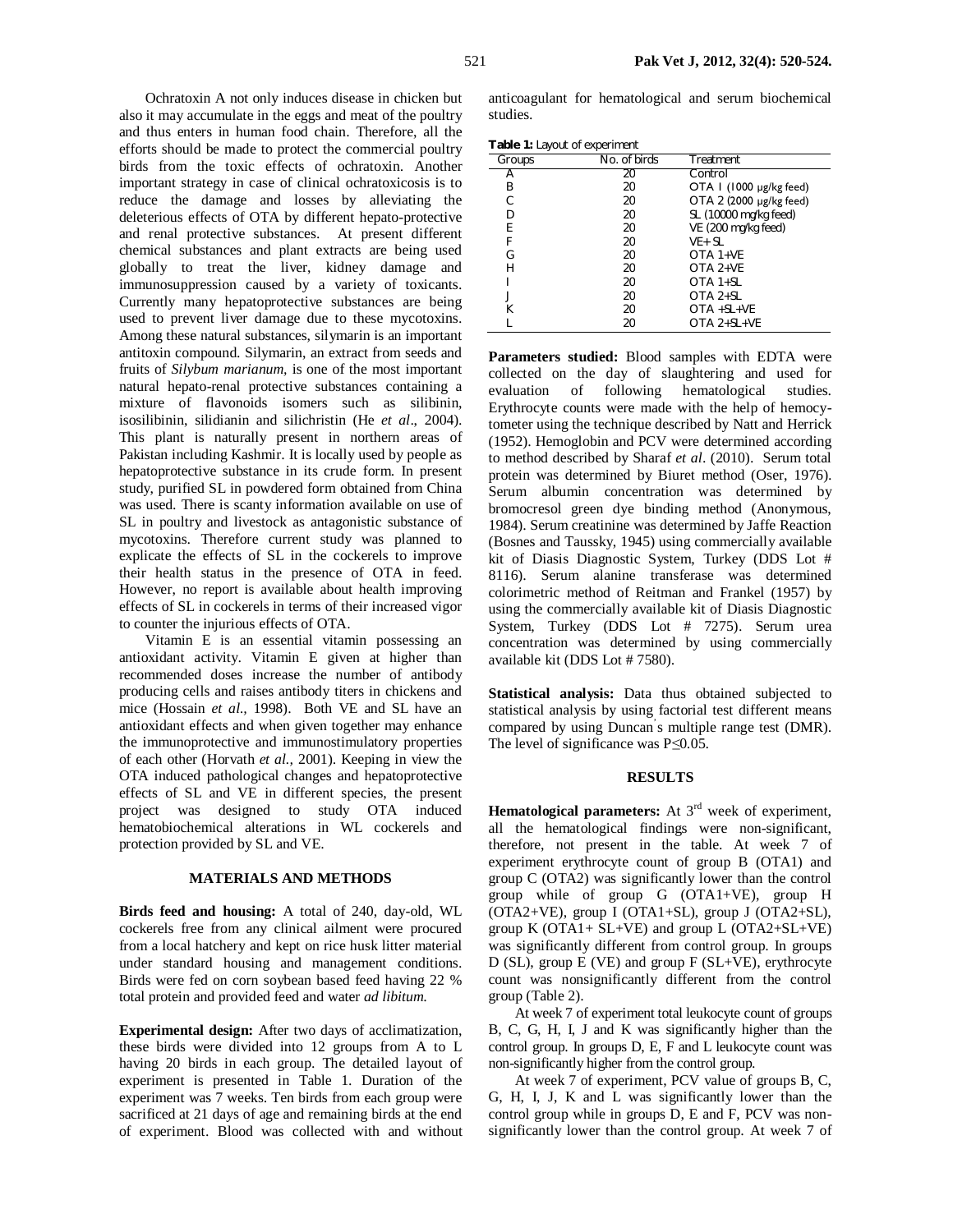experiment Hb value of groups B, C, G, H, I, J, K and L was significantly lower than the control group while of groups D, E and F it differed non-significantly.

**Table 2:** Hematological parameters of cockerels administered various levels of ochratoxin A, Silymarin and Vitamin E at 49<sup>th</sup> day of experiment

| Group | Hb                       | <b>PCV</b>                                        | <b>RBC</b>        | <b>WBC</b>       |
|-------|--------------------------|---------------------------------------------------|-------------------|------------------|
|       | (q/dl)                   | (%)                                               | $(10^6/\mu L)$    | $(10^3/\mu L)$   |
| Α     | $11.67 + 0.47$           | $28.00 \pm 0.60$                                  | $2.73 + 0.08$     | $24.53 + 0.92$   |
| В     | $9.11 \pm 0.32$ *        | $21.69 + 0.87*$                                   | $2.18 \pm 0.15^*$ | $27.16 + 2.27*$  |
| С     | $8.50 + 0.37*$           | $19.04 + 0.89*$                                   | $1.91 + 0.17*$    | $27.13 + 1.82*$  |
| D     | $10.91 \pm 0.76$         | $26.29 + 1.25$                                    | $2.61 + 0.12$     | $25.43 + 1.27$   |
| E     | $11.66 + 0.79$           | $26.81 + 1.76$                                    | $2.71 \pm 0.21$   | $24.71 + 1.70$   |
| F     | $12.00 + 1.08$           | $27.76 + 2.29$                                    | $2.85 + 0.28$     | $24.86 + 0.90$   |
| G     | $10.39 + 0.48*$          | $24.17 + 1.29*$                                   | $2.39 + 0.18*$    | $26.79 + 0.81*$  |
| н     | $10.11 + 0.56*$          | $24.14 + 1.38*$                                   | $2.35 + 0.14*$    | $26.50+1.04*$    |
|       | $9.93 + 0.62^*$          | $23.76 \pm 1.50^*$                                | $2.30 \pm 0.22$ * | $27.57 + 1.72*$  |
|       | $9.20 \pm 1.00^*$        | $22.14 + 2.91*$                                   | $2.24 + 0.33*$    | $26.57 + 1.13*$  |
| К     | $9.51 + 0.79*$           | $24.39 + 1.24*$                                   | $2.38 + 0.19*$    | $26.43+1.13*$    |
|       | $8.91 + 0.82*$           | $23.06 + 1.67*$                                   | $2.26 + 0.23*$    | $26.00 \pm 2.08$ |
|       | SD) in<br>Values (Mean + | each column bearing asterisk differ statistically |                   |                  |

each column bearing asterisk differ statistically from control P≤0.05.

**Serum biochemical parameters:** At 21 days of experiment total protein value of groups B and C was significantly lower than the control group. While in other groups (D to L) total protein value was non-significantly different from the control group. At  $7<sup>th</sup>$  week of experiment groups treated with OTA1 and OTA2 (B and C), the total protein value was non-significantly lower than the control group while of other groups (D to L), it was non significantly different from the control group (Table 3).

At 3rd week of experiment in groups B, C, F, H, I and L albumen concentration was significantly lower than the control group. In group D, K, E, G and J the albumin concentration was non-significantly different from control group.

At  $7<sup>th</sup>$  week of experiment in groups B, C treated with OTA1 and OTA2 respectively, and in groups G, I and K albumen concentration was significantly lower than the control group. In group D, E, F, L, H and J albumin concentration was non-significantly lower from the control group.

At 21 days of experiment in groups B, C, G, H, J, I and K was significantly higher than the control group. In groups D, E, and F creatinine concentration was nonsignificantly higher from the control group. In group L, it was significantly lower than the control group (Table 3).

At week 7 of experiment in group B, C, G, H, J, and group I, the creatinine concentration was significantly higher than the control group while in group K and group L the creatinine concentration was significantly lower than control group. In group D, E and F the creatinine concentration was non-significantly higher from the control group.

At week 3 of experiment, the ALT concentration in group B, C and H treated with OTA1, OTA2 and OTA2  $+$ VE respectively was significantly higher than the control group while in groups J, I, K, L, G, D, E and F its concentration was non-significantly different from control group. At week 7 of experiment, ALT concentration in groups B, C, G and group H was significantly higher than the control group while of all other groups J, D, L, F, K, I, E was non-significantly higher from the control group.

At week 3 of experiment, urea concentration in groups B, C, G, H, J, K and L was significantly higher than the control group while in groups D, E, F and group I it was non-significantly higher from control group. At week 7 of experiment urea concentration in groups B, C, G, H, I and L was significantly higher than the control group while in groups D, E, F, I and J it was nonsignificantly higher than the control group.

**Clinical signs and gross lesions:** Birds treated with OTA1 (group B) and OTA2 (group C) were dull and depressed throughout the length of experiment. Birds died during the experiment and slaughtered at the day 21 and

| Table 3: Serum biochemical parameters of cockerels administered various levels of ochratoxin A, Silymarin and Vitamin E |                   |                         |                    |                       |                    |  |  |
|-------------------------------------------------------------------------------------------------------------------------|-------------------|-------------------------|--------------------|-----------------------|--------------------|--|--|
| Group                                                                                                                   | Albumen (g/100ml) | Total protein (g/100ml) | ALT $(IU/\mu L)$   | Creatinine (mg/100ml) | Urea (mg/100ml)    |  |  |
| 1 <sup>st</sup> Killing (Day 21)                                                                                        |                   |                         |                    |                       |                    |  |  |
| Α                                                                                                                       | $1.62 \pm 0.13$   | $4.06 \pm 0.13$         | $11.26 \pm 3.13$   | $0.83 \pm 0.04$       | $11.67 \pm 1.65$   |  |  |
| B                                                                                                                       | $0.88 \pm 0.24*$  | $3.75 \pm 0.11*$        | $32.66 \pm 9.18$ * | $1.23 \pm 0.06*$      | $25.90 \pm 2.74*$  |  |  |
| С                                                                                                                       | $0.88 \pm 0.10*$  | $3.75 \pm 0.12*$        | $41.37 \pm 8.67$ * | $1.32 \pm 0.05*$      | $35.77 \pm 3.20*$  |  |  |
| D                                                                                                                       | $1.53 \pm 0.37$   | $3.99 \pm 0.13$         | $10.56 \pm 5.03$   | $0.87 \pm 0.04$       | $11.90 \pm 2.01$   |  |  |
| E                                                                                                                       | $1.43 \pm 0.26$   | $4.10 \pm 0.19$         | $8.83 \pm 4.26$    | $0.86 \pm 0.04$       | $12.32 \pm 1.89$   |  |  |
|                                                                                                                         | $1.15 \pm 0.14*$  | $4.11 \pm 0.12$         | $8.48 \pm 3.43$    | $0.87 + 0.04$         | $13.42 + 2.41$     |  |  |
| G                                                                                                                       | $1.33 \pm 0.24$   | $3.97 \pm 0.16$         | $18.96 \pm 7.99$   | $1.08 \pm 0.08*$      | $23.49 \pm 3.76*$  |  |  |
| Н                                                                                                                       | $1.11 \pm 0.39*$  | $4.11 \pm 0.16$         | 28.17±4.33*        | $1.05 \pm 0.08*$      | 24.49±5.15*        |  |  |
|                                                                                                                         | $1.16 \pm 0.09*$  | $4.04 \pm 0.15$         | $9.34 \pm 4.38$    | $1.03 \pm 0.03*$      | $16.20 \pm 3.59$   |  |  |
|                                                                                                                         | $1.27 \pm 0.26$   | $3.86 \pm 0.06$         | $12.71 \pm 3.58$   | $1.04 \pm 0.05*$      | $22.10 \pm 1.49*$  |  |  |
| К                                                                                                                       | $1.49 \pm 0.13$   | $4.08 \pm 0.12$         | $10.33 \pm 0.99$   | $1.01 \pm 0.11$ *     | $16.36 \pm 2.54*$  |  |  |
|                                                                                                                         | $1.12 + 0.10*$    | $4.01 \pm 0.12$         | $9.18 \pm 1.99$    | $0.94 \pm 0.12*$      | $19.39 \pm 1.98$ * |  |  |
| Killing (Day 49)                                                                                                        |                   |                         |                    |                       |                    |  |  |
| Α                                                                                                                       | $1.88 \pm 0.09$   | $4.11 \pm 0.08$         | $8.93 \pm 1.40$    | $0.82 + 0.03$         | $11.96 \pm 1.37f$  |  |  |
| Β                                                                                                                       | $1.42 + 0.2^*$    | $3.81 \pm 0.21$         | $29.64 + 7.37*$    | $1.31 \pm 0.04*$      | $28.13 \pm 1.54*$  |  |  |
| С                                                                                                                       | $1.43 \pm 0.18^*$ | $3.92 \pm 0.17$         | 38.72±10.50*       | $1.35 \pm 0.05*$      | $37.06 \pm 6.45*$  |  |  |
| D                                                                                                                       | $1.72 + 0.14$     | $4.23 \pm 0.07$         | $11.26 \pm 2.50$   | $0.84 + 0.05$         | $13.38 \pm 1.26$   |  |  |
|                                                                                                                         | $1.73 \pm 0.14$   | $4.14 \pm 0.33$         | $7.65 \pm 2.96$    | $0.80 \pm 0.03$       | $13.17 \pm 1.05$   |  |  |
|                                                                                                                         | $1.68 \pm 0.14$   | $3.92 \pm 0.09$         | $9.29 \pm 1.35$    | $0.80 \pm 0.06$       | $12.58 \pm 2.15$   |  |  |
| G                                                                                                                       | $1.18 \pm 0.69*$  | $3.78 + 0.29$           | $17.26 + 4.71*$    | $1.03 \pm 0.05*$      | $17.63 \pm 0.93*$  |  |  |
| Н                                                                                                                       | $1.66 \pm 0.14$   | $3.99 \pm 0.12$         | $22.35 \pm 5.97$ * | $1.11 \pm 0.04$       | $21.17 \pm 3.43*$  |  |  |
|                                                                                                                         | $1.39 \pm 0.14*$  | $4.05 \pm 0.30$         | $8.03 \pm 2.54$    | $1.04 \pm 0.06*$      | $14.17 \pm 1.63$   |  |  |
|                                                                                                                         | $1.62 \pm 0.16$   | $4.10 \pm 0.26$         | $13.00 \pm 3.87$   | $1.10 + 0.02*$        | $23.54 \pm 4.85^*$ |  |  |
| Κ                                                                                                                       | $1.16 \pm 0.17$ * | $3.98 \pm 0.39$         | $8.35 \pm 3.50$    | $0.95 \pm 0.03*$      | $15.63 \pm 1.98$   |  |  |
|                                                                                                                         | $1.68 \pm 0.12$   | $4.25 \pm 0.27$         | $9.86 \pm 1.52$    | $0.97 \pm 0.06*$      | $17.79 \pm 2.53*$  |  |  |

Values (Mean ± SD) in each column at a specific day bearing asterisk differ statistically from control P≤0.05.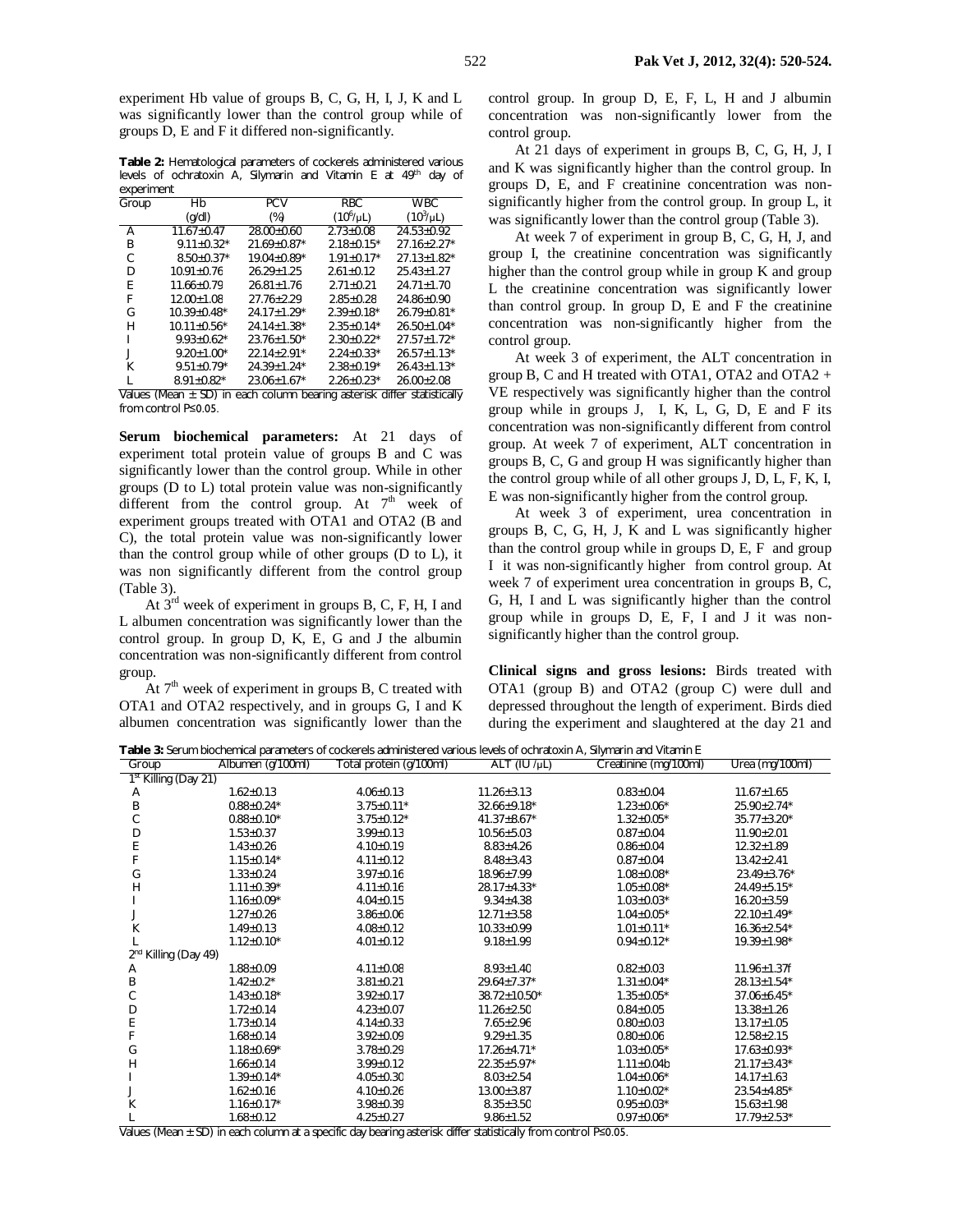49 showed swollen liver and kidneys in OTA contaminated groups. Intestinal mucosa was congested in these OTA fed groups. It indicated pathological changes induced by OTA. In control, SL and VE groups birds were active and no such changes were observed on necropsy examination.

#### **DISCUSSION**

Keeping in mind this important issue the present study was designed to investigate toxico-pathological effects of OTA in WL cockerels and their amelioration with silymarin and Vitamin E ( $\alpha$  tocopherol). In present study, hematological parameters the RBCs count of groups B, C, G, H, I, J, K and L were significantly lower from control group while of groups D, E and F were non-significantly different from control group A. Similar results of decreased RBCs count in response to OTA feeding has been reported by different researchers (Mohiuddin *et al*., 1993; Stoev *et al*., 2011). Packed cell volume and hemoglobin values of all OTA treated groups was significantly lower from control group, while D, E and F groups were non-significant different from control group. Similar to our findings, anemia (decrease RBCs, PCV and Hb) have been reported in OTA intoxicated broiler birds by Elaroussi *et al*. (2006). This is related to OTA intoxications through feed.

In serum biochemical parameters total protein and albumen in group B (OTA1) and C (OTA2) were significantly lower from control group at day 21 and 49 of experiment. While in all the remaining groups total protein at day 21 and 49 was non-significantly different from control group. It is an important biochemical change induced by OTA in birds. But albumen of groups F, H, I and L were significantly lower from control group. Similar results have been reported by different workers (Hassan *et al*., 2010), where total protein and albumen decreased in a dose related manner and was minimum in higher OTA group (1.5 ppm) and maximum in control group. In present studies alanine amino-transferase (ALT) values of group B and C were significantly higher from control group, while all the remaining groups were nonsignificantly different from control group at day 21 of experiment. Sawale *et al*. (2009) and Hassan *et al*. (2010) have also been reported an increase in ALT concentration in dose related manner. Similarly at 49 day of experiment B, C, G and H were significantly higher from control group, while all the remaining groups were nonsignificantly different from control group at day 49 of experiment. Similar increasing trend in ALT values in OTA contaminated groups have also been reported by Wang *et al.* (2009) and Hassan *et al.* (2011). This increase in ALT level indicates acute hepatic necrosis. It is an important hepatotoxic effect of OTA.

In present study, creatinine values of groups B, C, G, H, J, I and K were significantly higher from control group at 21 and 49 days of experiment. Our findings of increased creatinine values coincide with the results previously reported in WL chicks and broilers (Kalorey *et al*., 2005; Sawale *et al*., 2009). In groups D, E, and F (SL, VE and combination of both) these values were nonsignificantly different from control group. It indicates amelioration of adverse effects of OTA with these agents

like SL and VE. Group L was non-significantly different from control group. Urea concentrations in present study in groups B, C, G, H, J, K and L significantly higher from control group, while of D, E, F (Silymarin, Vit. E and both in combination) and I were non-significantly different from control group at 21 days of experiment. At 49 days groups B, C, G and H were significantly higher from control group, while D, E, F, I and J nonsignificantly different from control group. Similar to our findings (Stoev *et al*., 2002; Koynarski *et al*., 2007; Denli *et al*., 2008) reported significant higher serum uric acid concentration in OTA fed chickens.

The findings of present study may be concluded that birds kept on silymarin, VE and their combinations showed hemato-biochemical responses similar to those of control group. Birds fed SL, VE or their combination along with 1000 µg/OTA showed improvement in hemato-biochemical responses, almost similar to those of control birds suggesting a protective effect of SL against OTA. This protective effect, however, in birds fed SL, VE or their combination in birds fed 2000 µg/Kg OTA was partial. It indicates partial amelioration with these protective agents. These agents/substances may be used as protective agents in poultry to ameliorate the adverse effects of ochratoxin A.

#### **REFERENCES**

- Anonymous, 1984. Manual of veterinary investigation laboratory techniques Volume 2, Reference Book 390. Ministry of Agriculture, Fisheries and Food, HMSO London.
- Bosnes RW and HH Taussky, 1945. On the colorimetric determination of creatinine by Jaffe reaction. J Biochem, 158: 581-559.
- Denli M, JC Blandon, ME Guynot, S Salado and JF Perez, 2008. Efficacy of a new ochratoxin- binding agent (Ocra Tox) to counteract the deleterious effects of ochratoxin A in laying hens. Poult Sci, 87: 2266-2272.
- Elaroussi MA, FR Mohamed, EM El-Barkouky, AM Atta, AM Abdou and MH Hatab, 2006. Experimental ochratoxicosis in broiler chickens. Avian Pathol, 35: 263-269.
- Gentles A, EE Smith, LF Kubena, E Duffus, P Johnson, J Thompson, RB Harvey, TS Edrington. 1999. Toxicological evaluation of cyclopiazonic acid and ochratoxin A in broilers. Poult Sci, 78: 1380-1384.
- Hassan ZU, MZ Khan, A Khan and I Javed, 2010. Pathological responses of white leghorn breeder hens kept on ochratoxin A contaminated feed. Pak Vet J, 30: 118-123.
- Hassan ZU, MZ Khan, A Khan, I Javed and MK Saleemi, 2011. Immunological responses of progeny of White leghorn layer breeder kept on ochratoxin A contaminated feed. J Immunotoxicol, 8: 122-130.
- He Q, J Kim and RP Sharma, 2004. Silymarin protects against liver damage in BALB/c mice exposed to Fumonisins B1 despite increasing accumulation of free sphingoid bases. Toxicol Sci, 80: 335-342.
- Horvath ME, RG Cabello, A Blazovics, MVD Looij, I Barta, G Muzes, P Gergely and J Feher, 2001. Effect of silibinin and vitamin E on restoration of cellular immune response after partial hepatectomy. J Ethnopharmacol, 77: 227–232.
- Hossain SM, SL Barreto, AG Bertechini, AM Rios and CG Silva, 1998. Influence of dietary Vitamin E level on egg production of broiler breeders, and on the growth and immune response of progeny in comparison with the progeny from eggs injected with Vitamin E. Anim Feed Sci Tech*,* 73: 307-317.
- Kalorey DR, NVS Kurkure, JS Ramgaonkar, PS Sakhare, S Warke and NK Nigot, 2005. Effect of polyherbal feed supplement "Growell" during induced aflatoxicosis, ochratoxicosis and combined mycotoxicosis in broilers. Asian-Aust J Anim Sci, 18: 375-383.
- Koynarski V, S Stoev, N Grozeva, T Mirtcheva, H Daskalov, J Mitev and P Mantle, 2007. Experimental coccidiosis provoked by *Eimeria acervulina* in chicks simultaneously fed on ochratoxin A contaminated diet. Res Vet Sci, 82: 225-231.